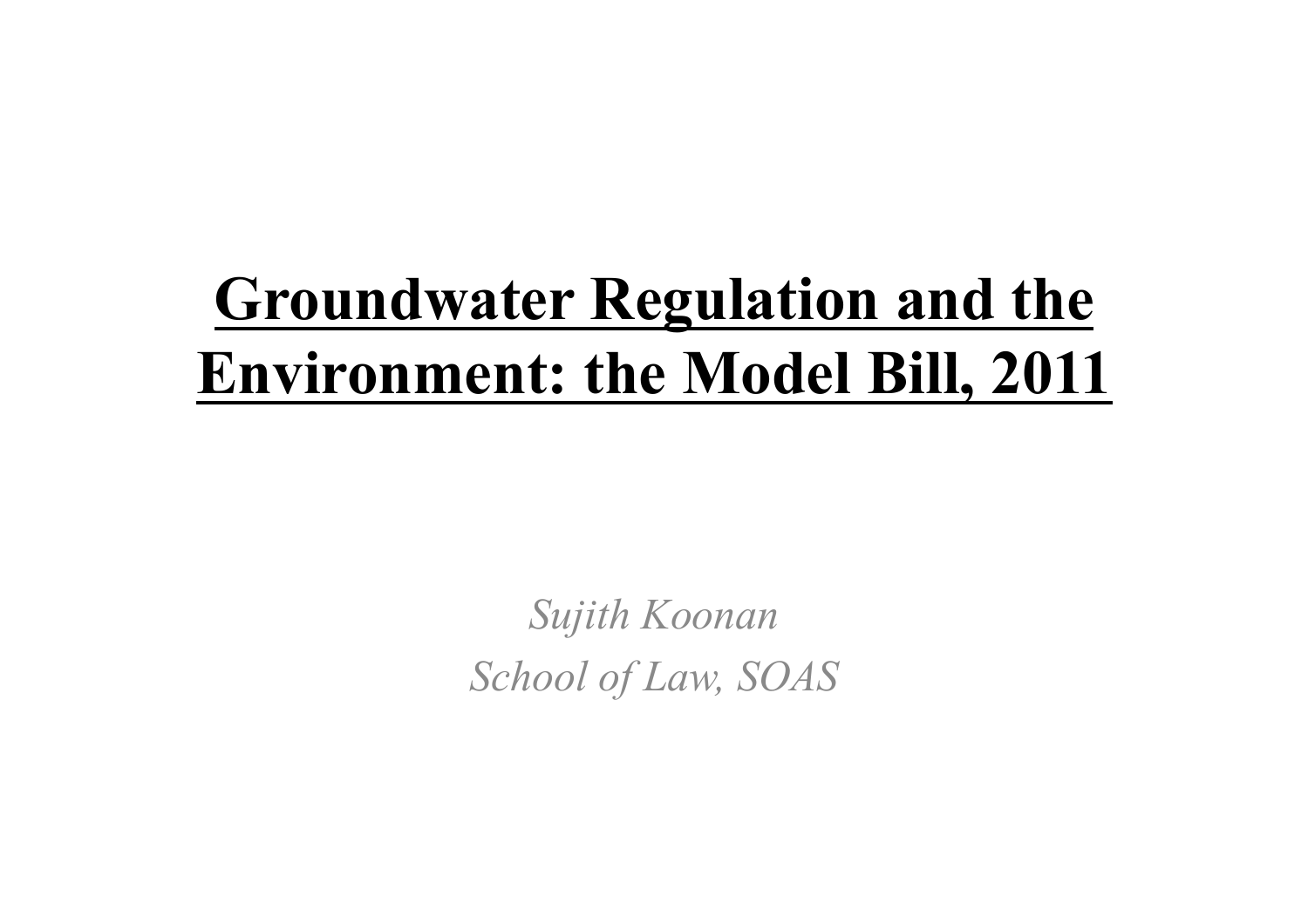#### Context

• Common law rule – land based groundwater right

– E.g. *Plachimada Coca Cola* case

- Basis of common law rule
	- Ignorance
	- Unnecessary
- Post-independence scenario
	- Policy of promotion of groundwater extraction
	- "serious crisis of groundwater overuse and groundwater quality deterioration" (Planning Commission of India)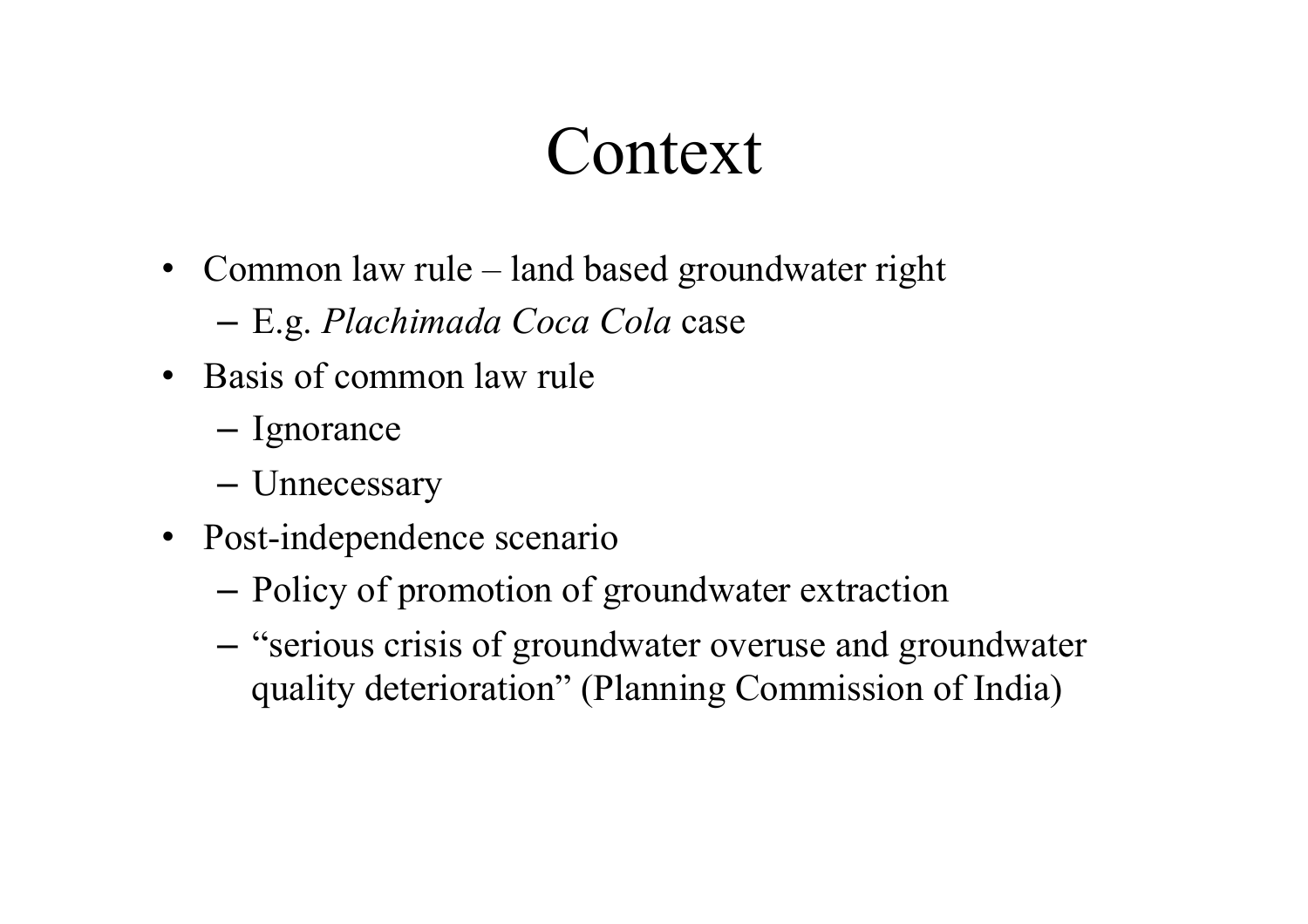## Contd.

- Legal responses
	- Groundwater Model Bill, 1970/2005
	- State groundwater laws
	- Environmental laws
		- E.g. Central Groundwater Authority (1997)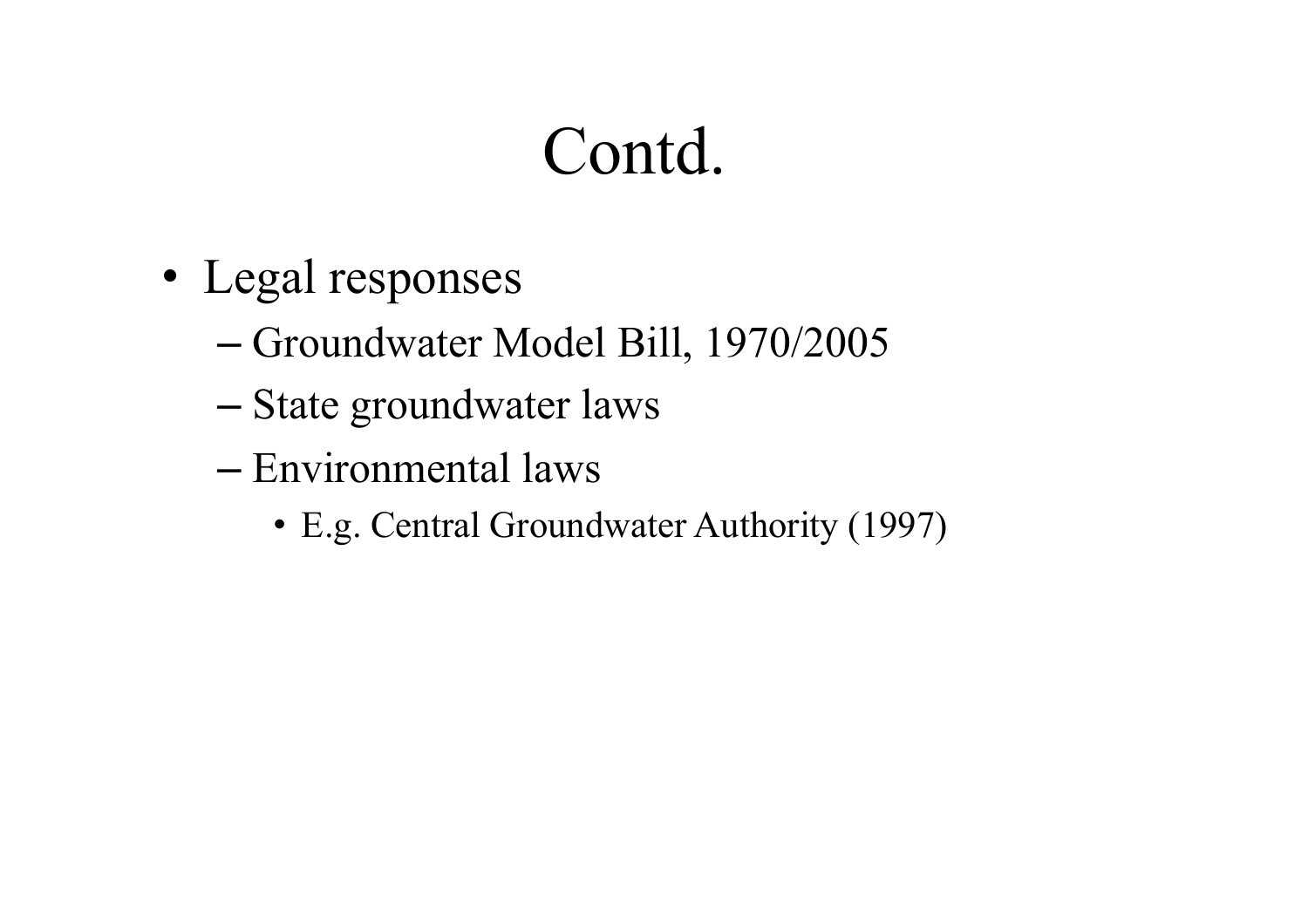# Problems

- Access only to rich landowners
	- Implications on the human right to water
- Treating groundwater in isolation
	- Major focus on uses/users
	- Environmental dimension a missing link
- Institutional/regulatory mechanism
	- Centralised command and control approach
- Conservation
	- Rain water harvesting enabling provisions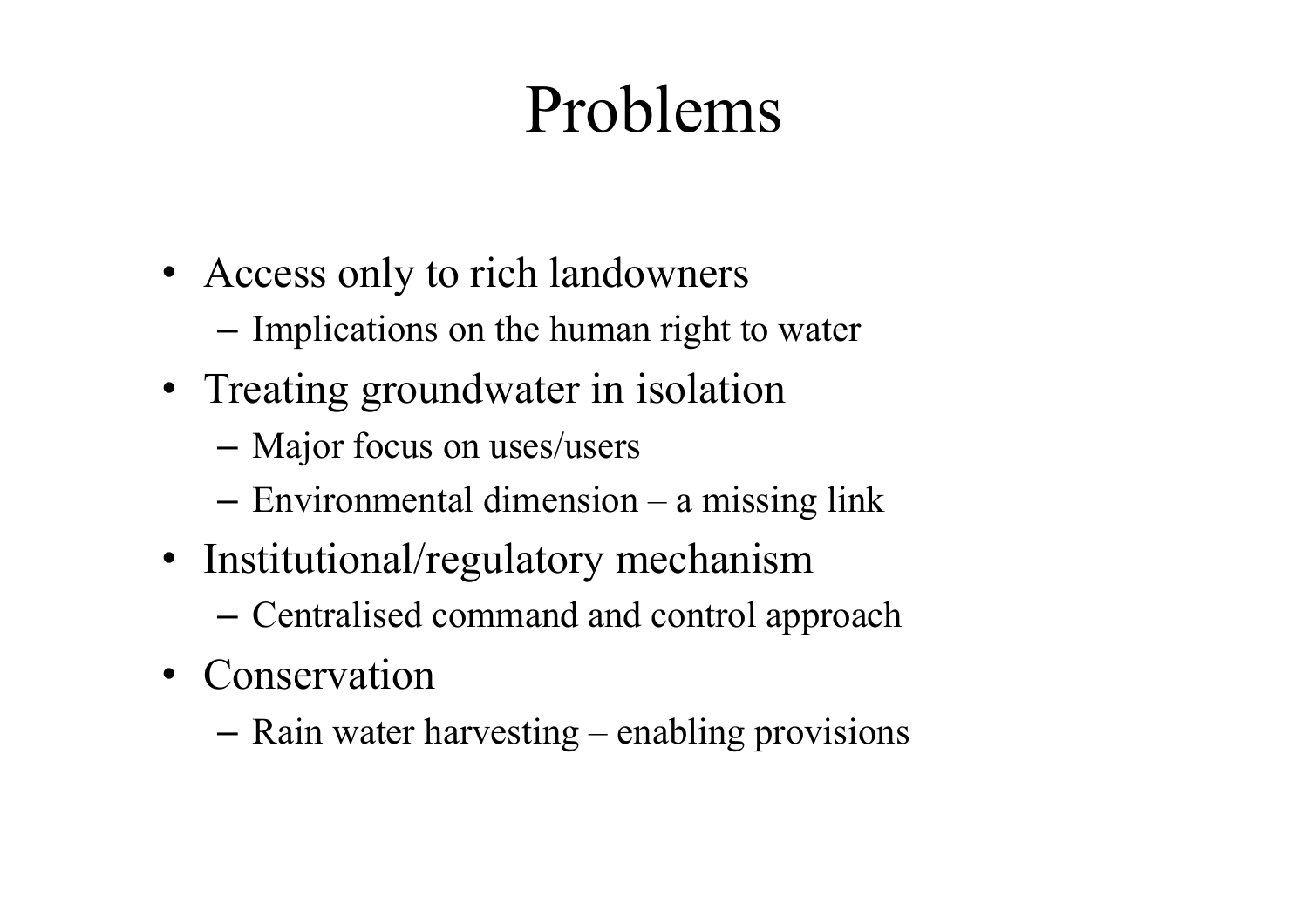## Model GW Bill, 2011 – environmental aspects

- Remedying mission/modernisation mission
- GW as part of water cycle and environment
	- 'unitary nature of water'
	- link between surface water and groundwater
- GW a common heritage held in trust
- Recognition of the human right to water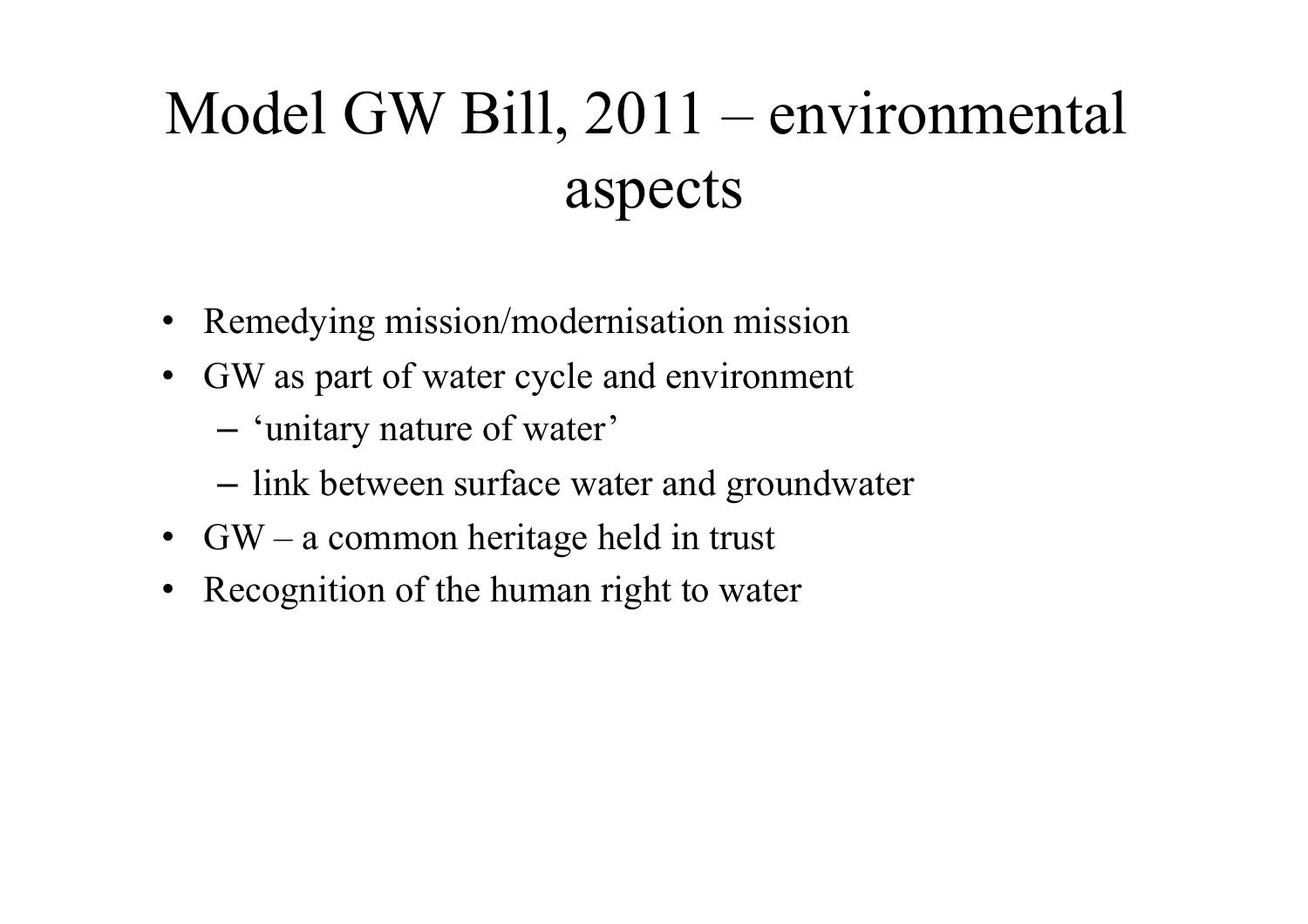#### Contd.

- Protection a key objective
	- Groundwater protection zones
		- Need based regulation and protection
		- Continuous process
	- Groundwater security plans
		- Aquifer based use and protection plans
		- Binding norms